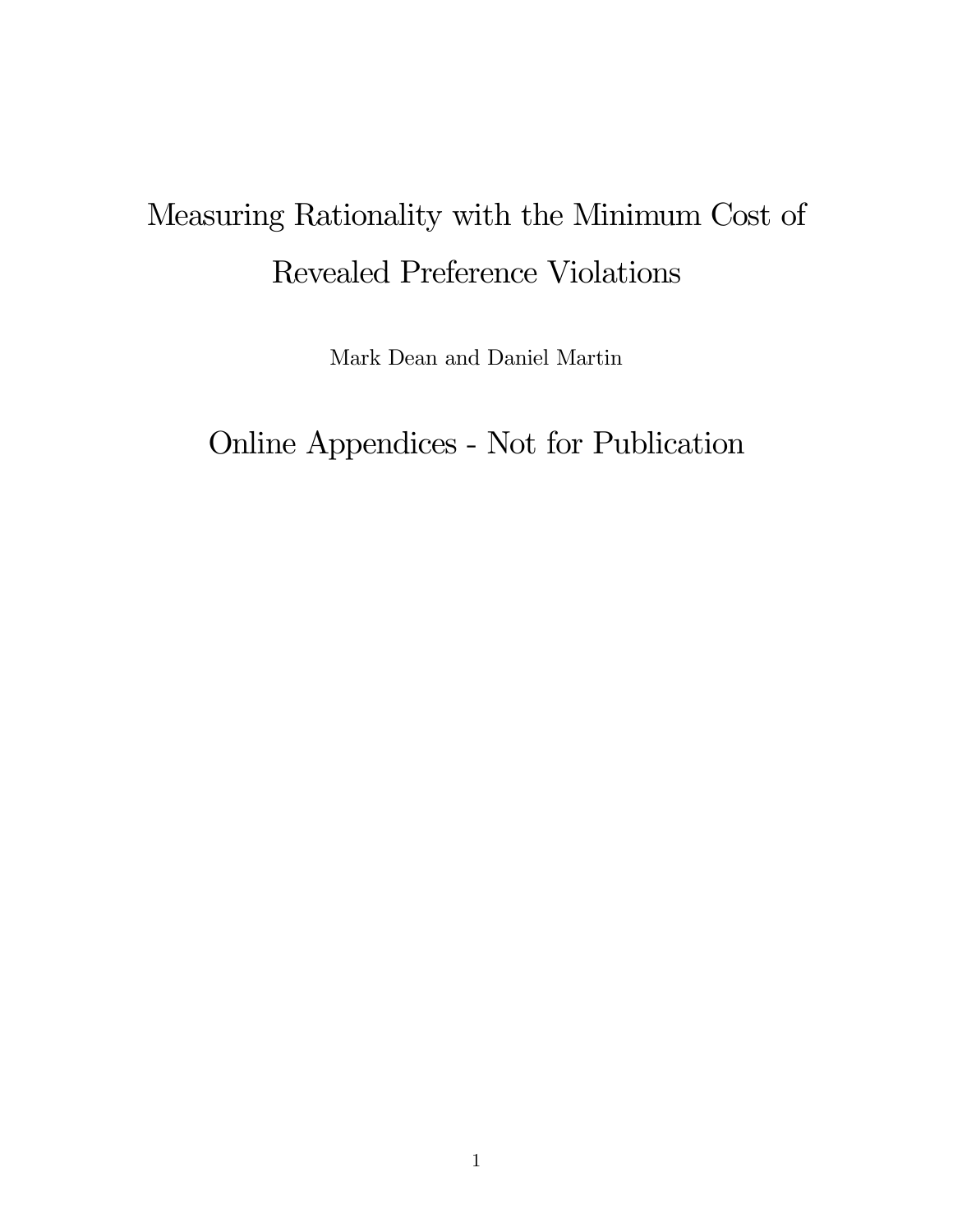# 1 Algorithm for Solving the MASP

In this online appendix we formally define the maximal acyclical set problem (MASP) and describe our algorithm for solving the problem. A MASP can be solved by identifying and solving a related minimum set covering problem  $(MSCP) - a$  class of problems which is well studied within the field of operations research. This is both good news and bad news for solving incidences of MASP. The bad news is that MSCP (and so MASP) are NP-hard. The implication is that there is no known method that can guarantee solution times will increase only as a polynomial function of the number of inputs to MASP. In other words, one cannot guarantee that solution times will not get very large, very quickly as the size of the input data grows. However, the good news is that researchers in operations research have developed a number of tools that *in practice* solve MSCP quickly and exactly for many data sets. The equivalence between MSCP and MASP means that these techniques can be adopted wholesale for solving MASP.

Solving MASP is equivalent to calculating the Houtman-Max Index (HMI). To adjust the algorithm to calculate Minimum Cost Index (MCI), all that is required is to (1) remove relations rather than observations, (2) minimize cost instead of size, and (3) divide the solution by total expenditure.

## 1.1 Definitions

MASP is the problem of finding the size of the largest subset of a set of choice data that generates acyclical revealed preference relations. The primitives of the problem are a grand set of *alternatives* Z, a set of *observations* X and a *relation function*  $D: X \to 2^{Z \times Z}$  that characterizes a set of binary relations on  $Z$  generated by each observation in  $X$ . We call the triple  $\{Z, X, D\}$  a data set.<sup>1</sup>

<sup>&</sup>lt;sup>1</sup>We assume that X is finite. In this case, we can solve MASP whatever the cardinality of Z. Moreover, acyclicality is enough to guarantee that choices can be rationalized by utility maximization even if  $Z$  is uncountable. This is because we can concentrate on the (finite) set of objects  $\overline{Z}$  that are chosen in any observation X. If the data is acyclic, we can generate a utility function  $u : \overline{Z} \to \mathbb{R}$  that rationalizes choice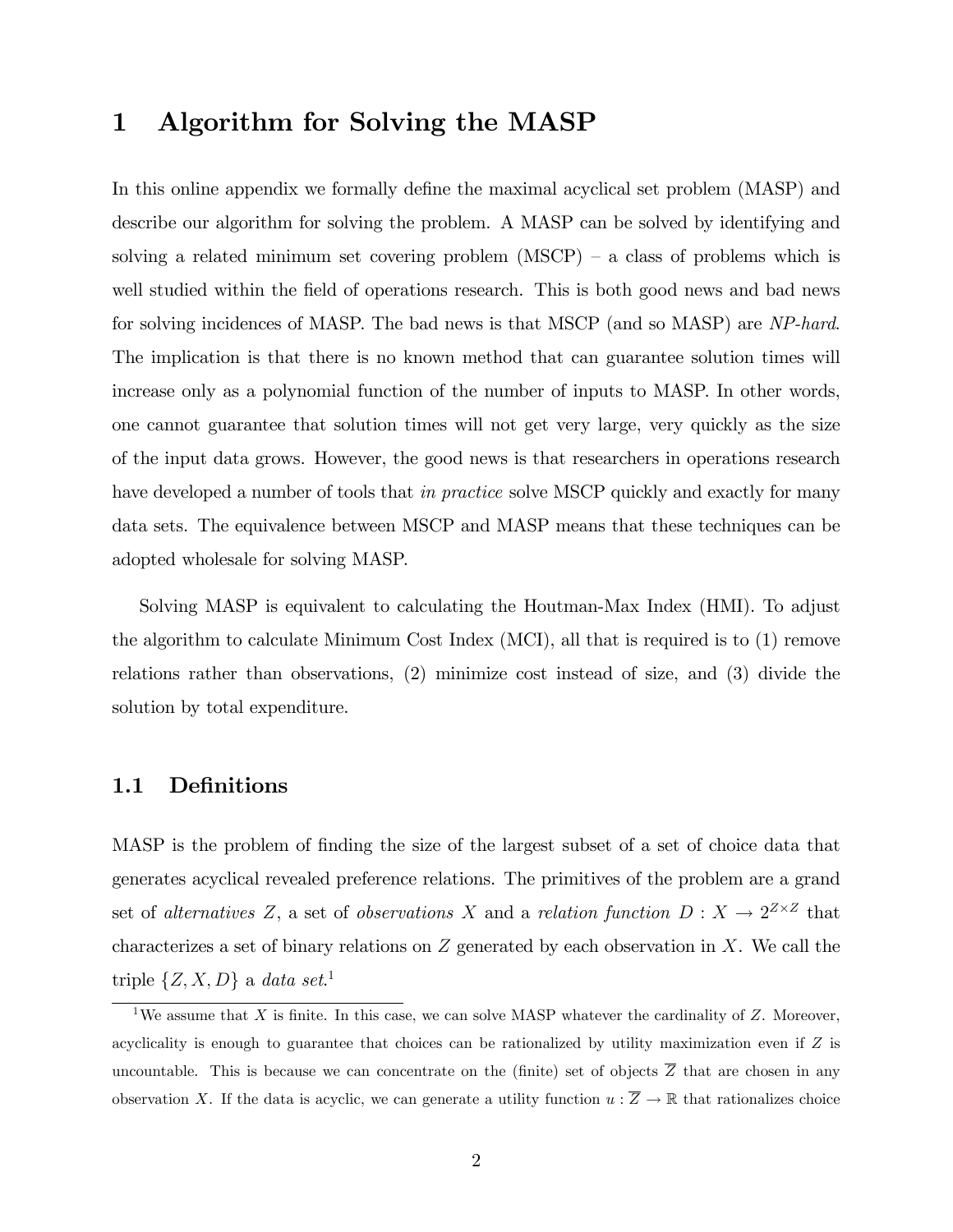As an example, consider the case of a laboratory experiment in which we observe a subject making choices from subsets of Z. Furthermore, assume that we are prepared to say that the chosen object in any set is strictly preferred to all the other available alternatives.<sup>2</sup> In this case we could think of each observation in X as consisting of a tuple  $(z, A)$  with  $z \in A$ and  $A \in 2^{\mathbb{Z}}/\emptyset$ , implying that alternative z has been observed as being chosen from the set of alternatives A. The function  $D: X \to 2^{Z \times Z}$  would then be defined as the revealed preference relations generated by  $X$ :

$$
\forall (z, A) \in X, D(z, A) = \{(z, y) | y \in A / \{z\}\}\
$$

We denote by the binary relation  $\succ_x \subset Z \times Z$  the relations generated by the observation  $x \in X$ , so that  $\succ_x = D(x)$ . For any  $B \subset X$ , we define the binary relation  $\succ^B$  on Z as

$$
z \succ^B w
$$
 if, for some  $x \in B$ ,  $z \succ_x w$ .

For an arbitrary binary relation  $\succ$ , a cycle refers to a set of alternatives  $z_1, z_2, ..., z_n \in Z$ such that  $z_1 \succ z_2 \succ ... \succ z_n \succ z_1$ . We say that a set of observations  $B \subset X$  is acyclic if the binary relation  $\succ^B$  generated by B contains no cycles. Thus, we define MASP as the problem of finding the size of the largest subset  $B \subset X$  such that the resulting binary relation  $\succ^B$  is acyclic.

**Definition 1** The maximal acyclical set problem (MASP) for a data set  $\{Z, X, D\}$  is the problem of finding the size of a set  $B \subset X$  such that

> $(i)$  B is acyclic (ii) if  $B' \subset X$  and  $|B'| > |B|$ , then B' is not acyclic

between these objects. All remaining alternatives can be assumed to have a utility equal to  $\min_{z\in\overline{Z}}u(z)-1$ .

<sup>&</sup>lt;sup>2</sup>Note that this assumption is *not* central to our methodology, which is flexible enough to cope with almost any definition of revealed preference. For example, if we are observing choices from budget sets, we could say that x is revealed preferred to y only if x was chosen when y was available at strictly lower cost. The precise assumption is defined by the nature of the mapping  $D$ .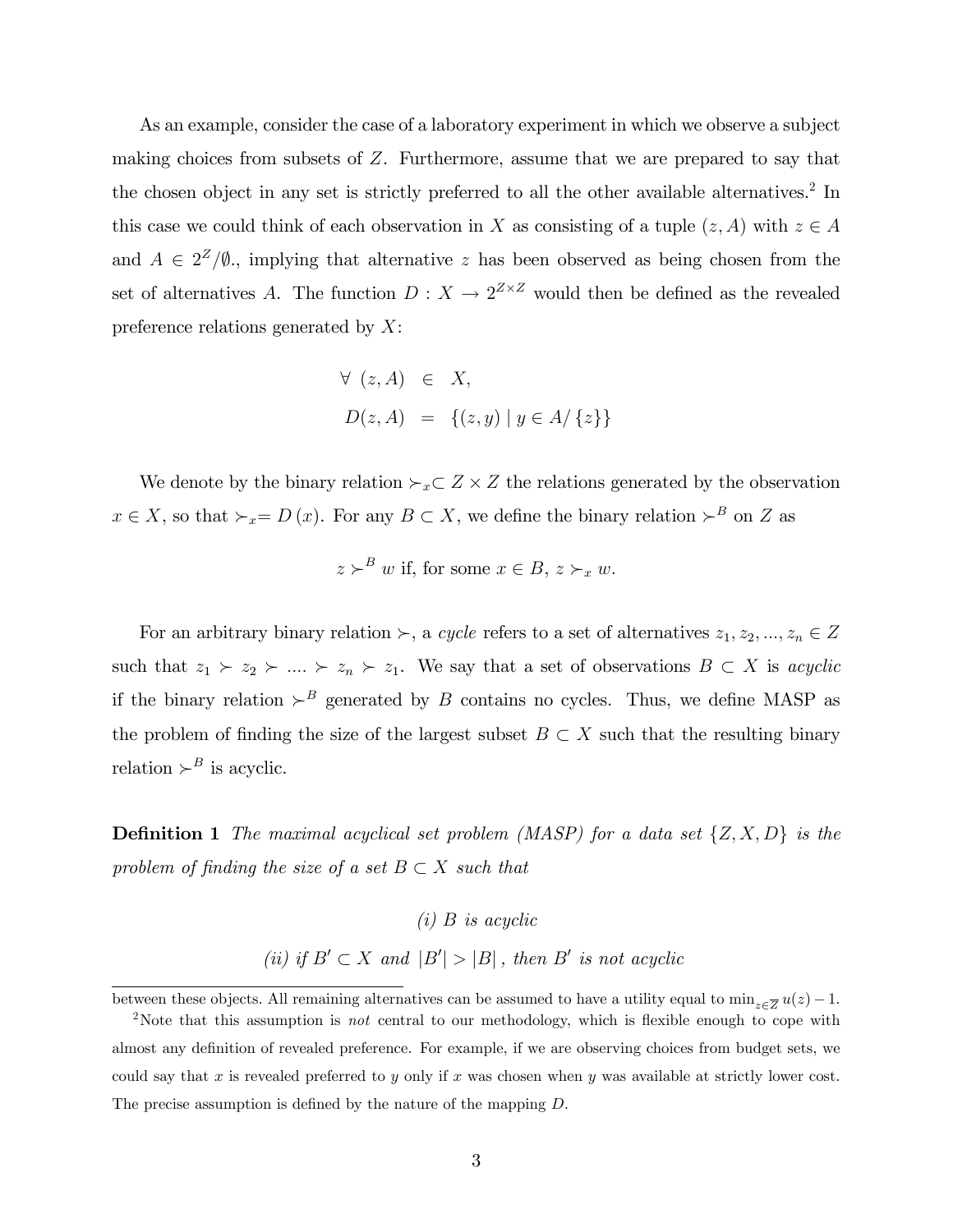In other words, MASP is the problem of finding the size of the largest acyclical subsets of X. Note that the maximal acyclical set may not be unique.

Next, we define a MSCP. In order to explain the idea behind this class of problems, we illustrate it with the following example:

**Example 1** Imagine you are setting up a cellphone network and need to buy rights to bandwidth in all 50 states. However, bandwidth is being sold in packages of different states (e.g. package 1 includes Alabama, Rhode Island and Wyoming, package 2 includes South Dakota, Minnesota and Wyoming and so on). Each package has a particular cost. The problem you face as a cellphone provider is: "What collection of packages should I buy to ensure some bandwidth in all 50 states at the lowest possible cost?" In other words, what is the minimum cost way of covering all 50 states?

A formal statement of this class of problems is as follows:<sup>3</sup>

**Definition 2** Let S be a (finite) set,  $\Theta \subset 2^S$  be a collection of subsets of S and  $k : S \to \mathbb{R}$ be a cost function which attaches a cost to each element of S. A covering of  $\Theta$  is a subset  $T \subset S$  such that  $\theta \cap T \neq \emptyset \ \forall \ \theta \in \Theta$ . In other words, every set in  $\Theta$  contains at least one element of  $T$ . A minimum set covering problem (MSCP) is the problem of finding the minimum cost of covering of  $\Theta$ , or

$$
\min_{T \in 2^{S}} \sum_{s \in T} k(s)
$$
  
subject to  $\theta \cap T \neq \emptyset \ \forall \ \theta \in \Theta$ 

Again, note that the minimum covering set may not be unique.

In the bandwidth example above, we can let S be the set of packages and  $\Theta$  be a collection of 50 sets, one for each state, containing the packages which cover each state (e.g. if Alabama was covered by packages 1, 7 and 9 then  $\theta_1 = \{1, 7, 9\}$ , if Alaska was covered by packages 3,

<sup>&</sup>lt;sup>3</sup>Note that some people call the problem stated in this way as the 'minimum hitting problem'. However, Ausiello et al. [1980] show that this is equivalent to other statements of the minimum set covering problem.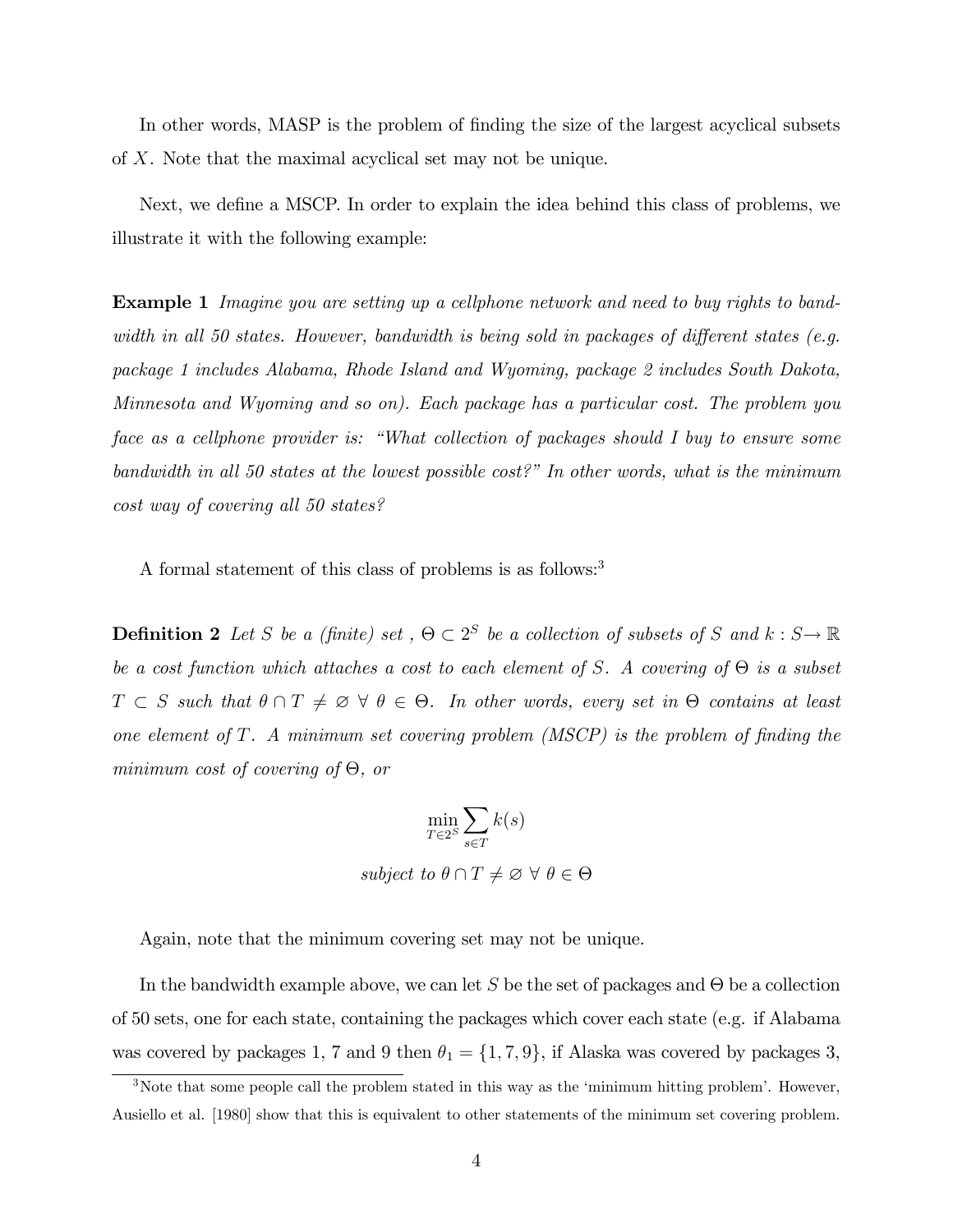14, 19 and 23 then  $\theta_2 = \{3, 14, 19, 23\}$  and so on). k would contain information on the cost of each package.

## 1.2 Equivalence of MASP and MSCP

In order to show the equivalence of MASP and MSCP, we need to formalize the concept of the set of cycles generated by a data set.

**Definition 3** A cycle generated by a data set  $\{X, Z, D\}$  consists of a non-repeating sequence  $z_1, ..., z_n$  in Z and a sequence  $x_1, ..., x_n$  in X such that

$$
z_1 \succ_{x_1} \ldots \succ_{x_{n-1}} z_n \succ_{x_n} z_1
$$

Let  $C$  denote the set of all cycles generated by  $X$ .

We will say that observation  $x \in X$  breaks a cycle  $c \in C$  if x appears in the sequence  $x_1, ..., x_n$ . Note that if a subset B of X breaks all cycles in C, then the complement of that subset  $X/B$  is acyclic.

Next, we will define the components of a *complimentary* MSCP for a particular MASP in the following way.

**Definition 4** For the MASP associated with a data set  $\{X, Z, D\}$ , we define the complimentary minimum set covering problem by the following elements  $\bar{S}$ ,  $\bar{\Theta}$  and  $\bar{k}$ :

- 1.  $\bar{S} = X$
- 2.  $\bar{k}(x) = 1 \forall x \in S$
- 3.  $\bar{\Theta} = \{ \bar{\theta}(c) \mid c \in C \}$ , where  $\bar{\theta}(c) = \{ x \in X \mid x \text{ breaks } c \}$

With this structure, the problem of finding the size of the smallest subset of  $X$  which breaks all cycles in C is the same as finding the cost of the minimum covering of  $\Theta$ . Further, a smallest subset of X which breaks all cycles in C is the complement of a largest subset of X that is acyclic.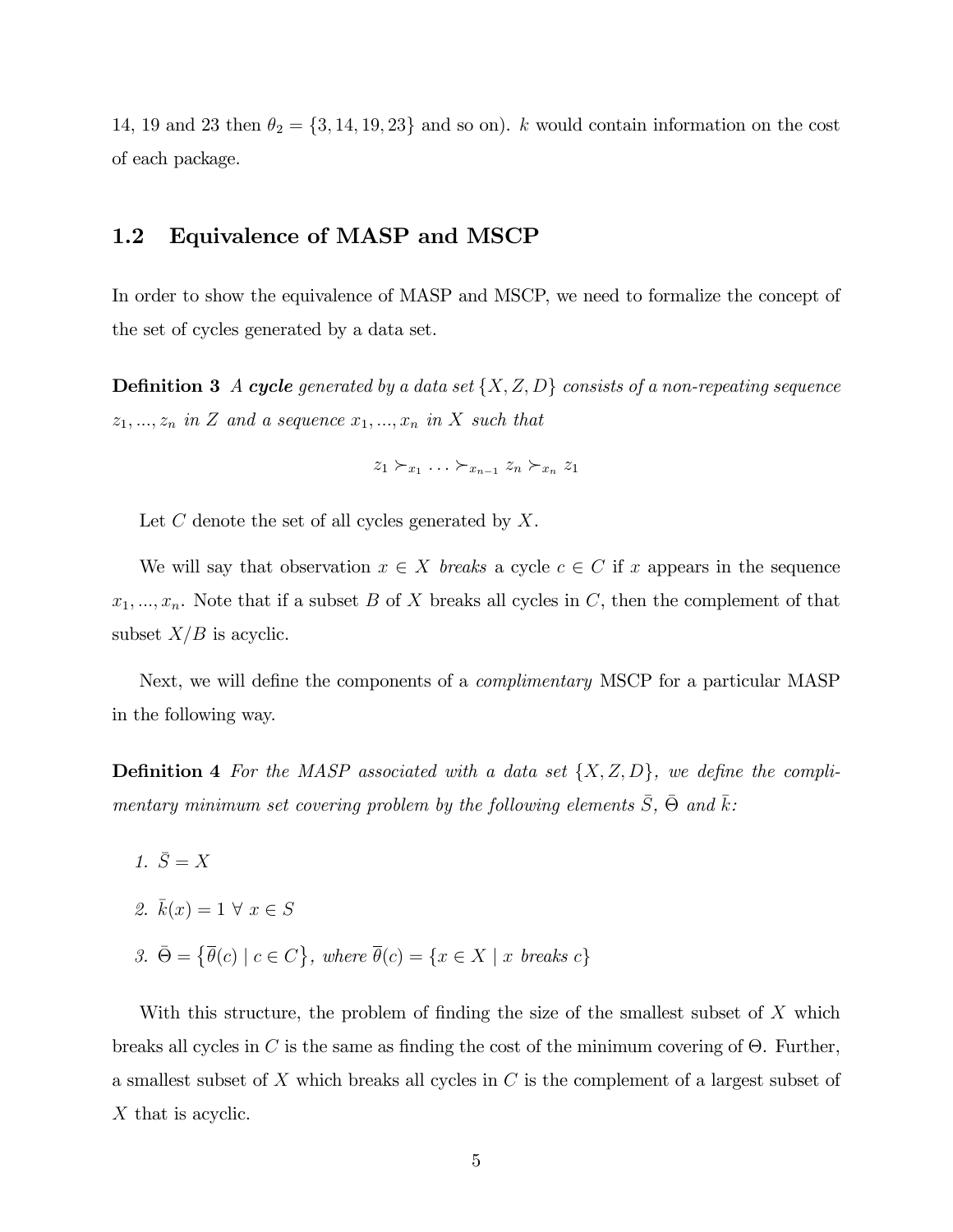**Theorem 1** For the MASP associated with a data set  $\{X, Z, D\}$ , if some number s is the solution to the complimentary MSCP  $(\bar{S}, \bar{\Theta}, \bar{k})$ , then  $|X| - s$  is the solution to the MASP.

#### **Proof.** See Appendix 3.  $\blacksquare$

Thus any MASP can be solved by solving the equivalent MSCP. While the MSCP is NPhard, these problems have been studied exhaustively in the operations research literature because they can be applied to many real world situations, such as train scheduling and city planning. As a result, algorithms have been developed to solve or approximate solutions to MSCP quickly for larger and larger data sets.

## 1.3 A Description of the Algorithm

Using the result of Theorem 1 to solve MASP associated with a data set  $\{X, Z, D\}$  requires two algorithmic components. First, in order to construct the set  $\bar{\Theta}$ , we need an algorithm that identifies the set of all cycles C generated by MASP, as well as the observations  $x \in X$ that break each cycle  $c \in C$ . Second, we need an algorithm to solve the complimentary MSCP. Here we describe briefly how we implement each of these stages.

In order to find the set of cycles of  $C$ , we use a modification of Johnson's algorithm (Johnson  $[1975]$ ) – a computationally efficient graph theoretic algorithm. Johnson's algorithm is based on 'depth-first' search, a standard approach to finding cycles, which looks at the objects preferred to an initial object, then looks for the objects that are preferred to the first of those preferred objects and so on until a cycle is found or the process terminates. At that point, the algorithm goes back one level and proceeds from the second preferred object until all possibilities are exhausted. To gain efficiency, Johnson adds a blocking function to prevent redundant searching on the tree, which gives it a computation time upper bound of  $O((n+e)(c+1))$ , where n is the number of nodes (in this case |Z|), e is the number of edges  $(|D(X)|)$  and c is the number of cycles  $(|C|)$ .

In order to increase efficiency, we first apply the elementary rules of Guardabassi [1971] to absorb dominated nodes and remove singular edges, which are inconsequential for finding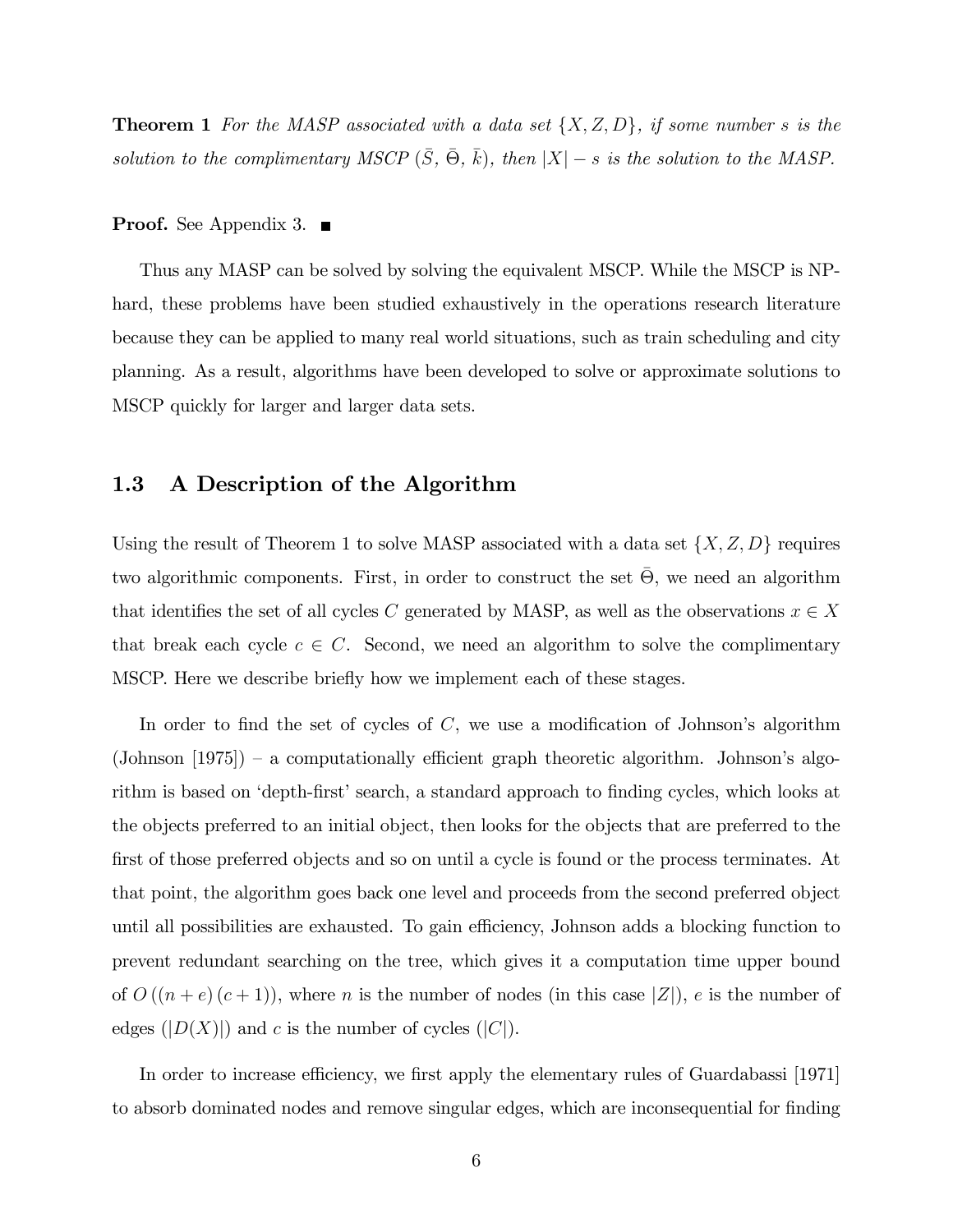a solution to MASP. Note that this technique cannot be employed when calculating the Minimum Cost Index (MCI).

Next, we need a method for solving the companion MSCP, which is NP-hard. These problems have been studied exhaustively in the operations research literature because they can be applied to many real world situations, such as train scheduling and city planning. As a result, algorithms have been developed to solve or approximate solutions to MSCP quickly for larger and larger data sets.

The most widely used solution methods for MSCP are a class of branch and bound algorithms that find an exact solution by iteratively 'relaxing' the corresponding binary integer programming problem so that linear programming techniques can be used to create bounds on the problem. When MSCP is written as a binary integer programming problem, each cover is given a value of  $0$  or  $1$ , where 1 signifies that a cover is included in the minimum cover. With this specification, MSCP can be written in the form:

$$
\min_{x \in \{0,1\}^n} f' * x \quad \text{subject to } Ax \ge b
$$

where n is the number of covers, x is a vector of cover values,  $f$  is a vector that includes the cost of each cover, b is a vector of 1's and  $a_{ij} = 1$  if cover j covers node i. This problem is relaxed by allowing the value assigned to each cover to be any real number between 0 and 1, which gives a lower bound to the solution of the binary integer problem. Now imagine the binary integer problem as a tree, where each fork is a decision whether or not to include a single cover in the minimum cover. The bound given by the relaxed problem allows the algorithm to remove many branches of the tree from consideration.

These algorithms have been integrated into standard Integer Programming (IP) software packages. Many programming languages include optimization functions that use an internal IP solver (including Matlab). There are also a variety of specialist solvers available on a commercial (e.g. CPLEX) and noncommercial (e.g. SCIP and MINTO) basis. For our analysis, we use the GLPK callable C library (www.gnu.org/software/glpk/), which acts as an internal solver for our C++ program. By using an internal solver, we can easily pass data from Johnson's algorithm to the IP solver.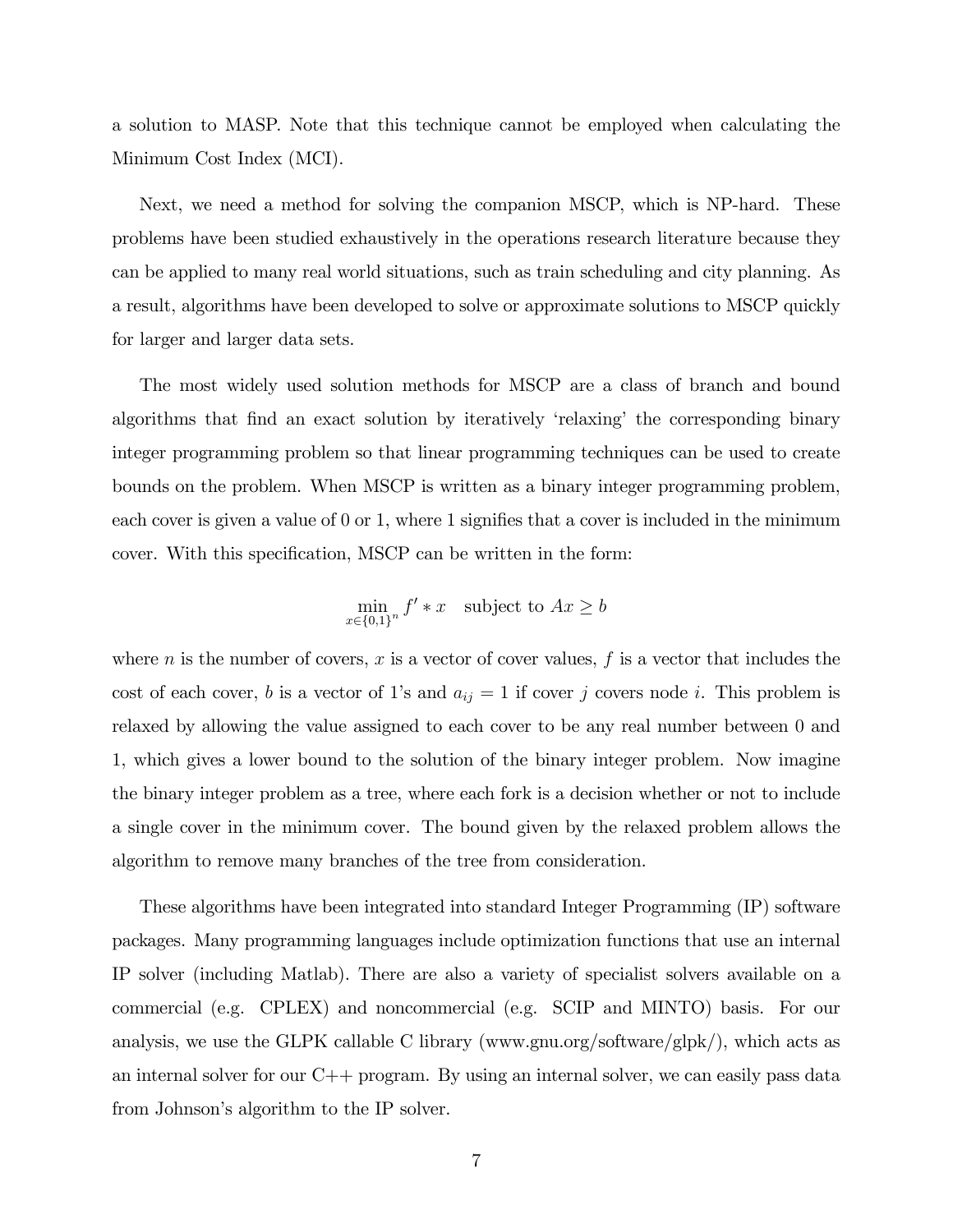# 2 MASP and NP Completeness

One advantage of connecting MASP with an associated MSCP is that it allows us to relate MASP to the concept of NP-completeness. Introduced by Cook [1971], NP-completeness is a property of decision problems. The set of NP-complete problems is a subset of the class of problems that are NP (which stands for Nondeterministic Polynomial time). A problem is NP if its solution can be verified in *polynomial time*<sup>4</sup>; though importantly, a solution cannot necessarily be *found* in polynomial time. A decision problem  $M$  is described as NP-complete if it satisfies two properties:

1. M is NP

2. Every problem in NP is reducible<sup>5</sup> to  $M$ 

A problem is called NP-hard if it satisfies condition 2, whether or not it satisfies condition 1.

The class of NP-complete problems is interesting because, if any such problem can be solved in polynomial time (denoted as the class P of decision problems), then any problem in NP can be solved in polynomial time. In other words, this would imply that any problem whose solution can be verified in polynomial time can also be solved in polynomial time. Whether or not this is true is one of the big open problems in mathematics.<sup>6</sup> Thus, the quest to find an algorithm that will solve an NP-complete problem in polynomial time is taking on one of the more difficult problems of mathematics.

MSCP as we have described it above is NP-hard rather than NP-complete, because a solution cannot be verified in polynomial time. The *decision* version of MSCP, which asks whether there is a cover of  $\Theta$  with total cost less than some value V, is NP-complete (Karp

 $4$ The run time of the verifier is no greater than a polynomial of the problem size.

<sup>&</sup>lt;sup>5</sup>Meaning there is a (polynomial time) transformation of any problem in NP to  $M$ . Thus,  $M$  can be used once as a subroutine to solve any problem in NP.

<sup>&</sup>lt;sup>6</sup>The Clay Mathematics Institute is offering a prize of \$1 million for anyone who can prove either  $P=NP$ or  $P\neq NP$ .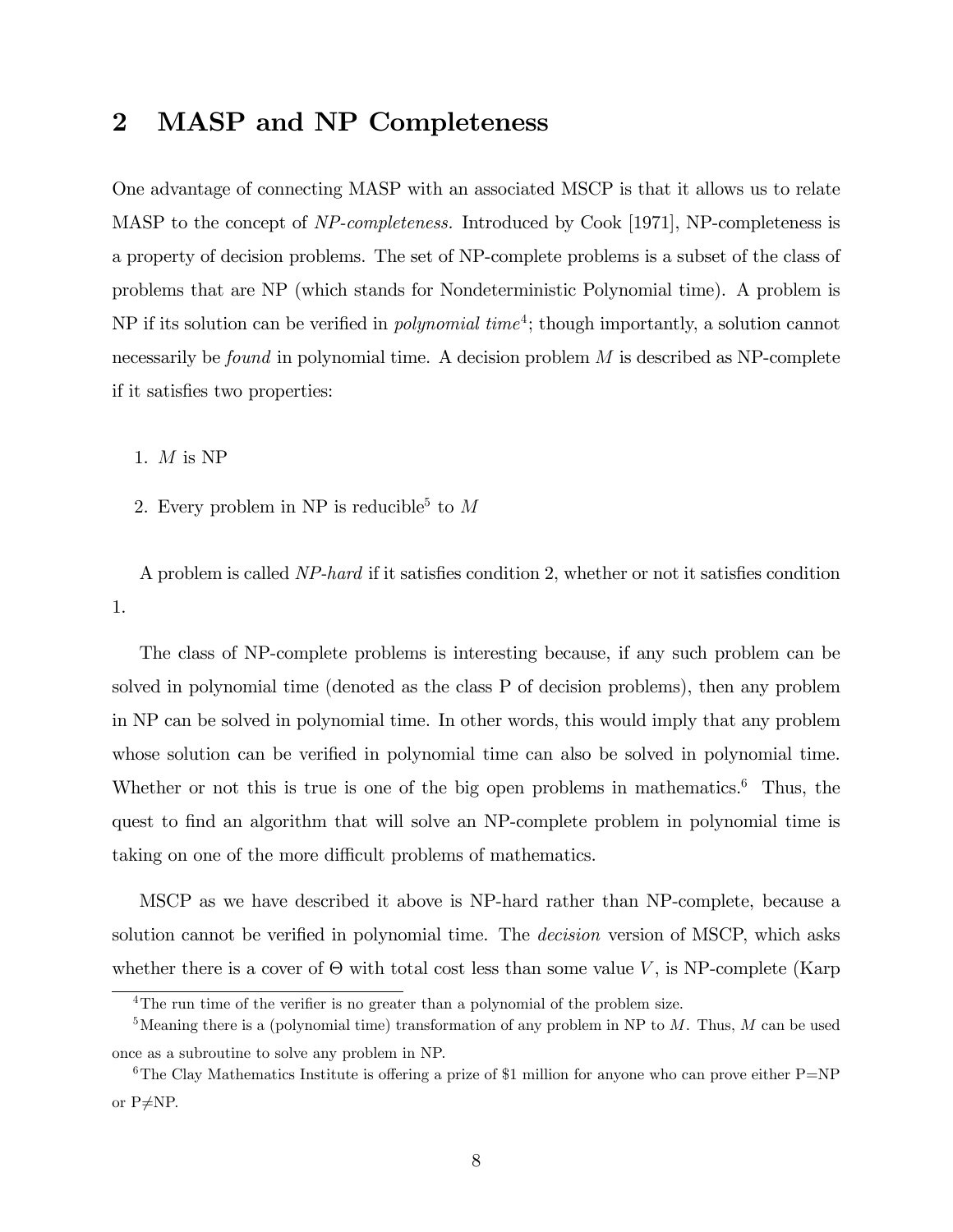[1972]). However, the property of NP-hardness alone means that Önding a polynomial time solution algorithm for the *optimization* version of MSCP would be enough to show that all NP-complete problems could be solved in polynomial time, making such a algorithm beyond the current state of mathematical knowledge.

Does this mean that there is no known way of solving MASP in polynomial time? To prove this, we have to show that MASP is NP-hard. The standard way of doing this is to show that a known NP-complete problem is reducible to MASP, which implies that all NP problems are reducible to MASP. We show this to be the case by showing that the decision version of MSCP is reducible to MASP. This implies that the search for an algorithm that is guaranteed to solve MASP in polynomial time is essentially futile.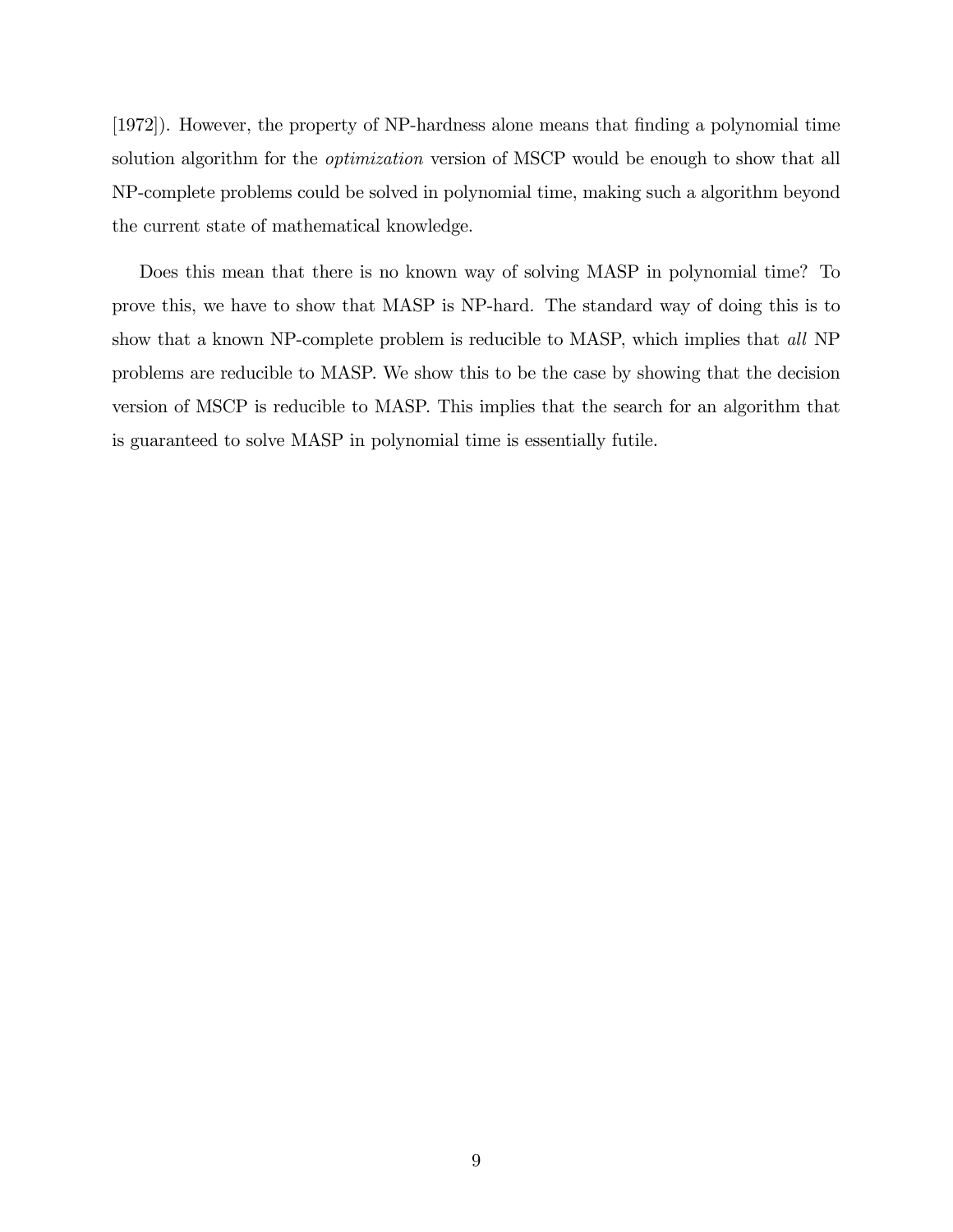# 3 Proofs

**Theorem:** For the MASP associated with a data set  $\{X, Z, D\}$ , if some number s is the solution to the complimentary MSCP  $(\bar{S}, \bar{\Theta}, \bar{k})$ , then  $|X| - s$  is the solution to the MASP.

**Proof.** Let T be a minimum cost covering of  $\overline{S}$ . In order to prove the result, we need to show two things about the set  $A = X/T$ : First, that A itself is acyclic. Second, that any set  $A' \subset X$  such that  $|A'| > |A|$  contains a cycle. We prove both of these claims by contradiction.

- 1. Assume A is not acyclic. Then, there exists some cycle  $z_1 \succ^A ... \succ^A z_n \succ^A z_1$ . But this implies there exists some cycle  $c \in C$  such that  $\overline{\theta}(c) \subset A$ , contradicting the claim that  $T \cap \overline{\theta} \neq \emptyset$  for all  $\overline{\theta}$ .
- 2. Let A' be an acyclic set such that  $|A'| > |A|$ , and consider the set  $T' = X/A'$ . It must be true that  $T' \cap \overline{\theta} \neq \emptyset \ \forall \ \overline{\theta} \in \overline{\Theta}$ . If not, then there exists some  $\overline{\theta} \in \overline{\Theta}$  such that  $\overline{\theta} \subset A'$ . This in turn implies that

$$
\exists z_1 \succ_{x_1} \cdots \succ_{x_{n-1}} z_n \succ_{x_n} z_1
$$

$$
\Rightarrow z_1 \succ^{A'} \cdots \succ^{A'} z_n \succ^{A'} z_1
$$

and so A' would not be acyclic. But, as  $|A'| > |A|$ , then  $|T| > |T'|$ , in turn implying that

$$
\sum_{s \in T} \overline{k}(s) = |T| > |T'| = \sum_{s \in T'} \overline{k}(s)
$$

which contradicts the fact that T is a minimum cost covering of  $\overline{S}$ .

Г

#### Theorem: MASP is NP-hard.

**Proof.** To show that MASP is NP-hard, we need to show that a known NP-complete problem can be reduced to MASP. We will use the decision version of MSCP, which was shown to be NP-complete by Garey and Johnson [1979]: Given a (finite) set  $S$ , a collection of subsets  $\Theta \subset 2^S$ , and an integer k does there exist a covering T of  $\Theta$  of size k or less?